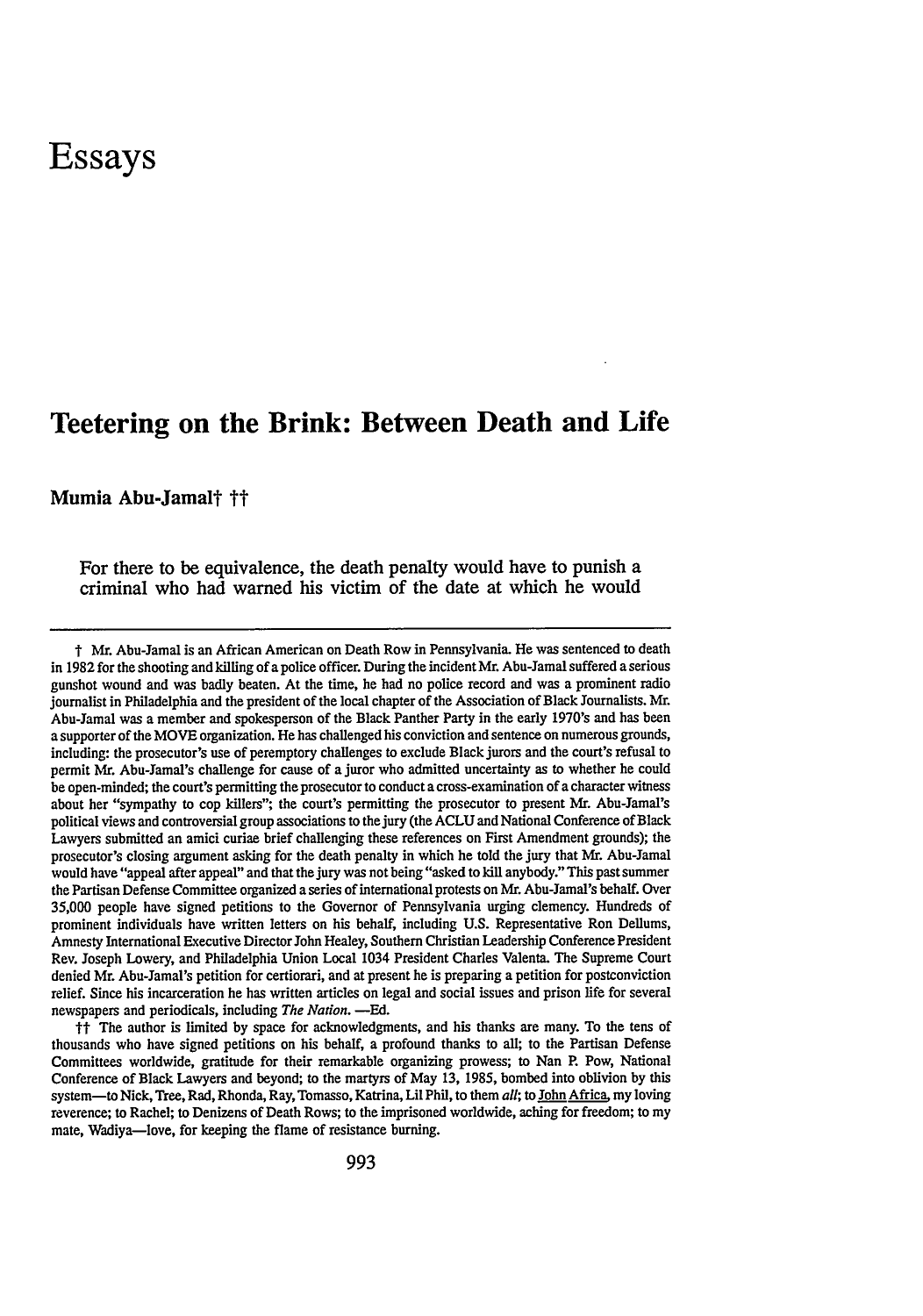inflict a horrible death on him and who, from that moment onward, had confined him at his mercy for months. Such a monster is not encountered in private life.

Camus<sup>1</sup>

### I. "YARD IN!"

The last "yard" of the day is finally called. "Capitals! Fourth, fifth, and sixth tier-YARD-UP!" the corpulent correctional officer bellows, his rural accent alien to the urban ear.

One by one, cells are unlocked for the daily trek from cell to cage. Each man is pat-searched by guards armed with batons, then scanned by a metal detector.

Once the inmates are encaged, the midsummer sky rumbles, its dark clouds swell, pregnant with power and water. A bespectacled "white shirt" turns his pale face skyward, examining nature's quickening portent. The rumbles grow louder as drops of rain sail earthward, splattering steel, brick, and human.

"Yard in!," the white shirt yells, sparking rumbling murmurs of resentment among the men.

"Yard in?!—shit, man—we just got out here!"

The guards adopt a cajoling, rather than threatening, attitude. "C'mon, fellas—yard in, yard in. Ya know we can't leave y'uns out here when it gits ta thunderin' an' lightnin'."

"Oh-why not? Y'all 'fraid we gonna get ourself electrocuted?," a prisoner asks.

"Ain't thatta bitch?" another adds. 'They must be afraid that if we *do* get electrocuted by lightnin', they won't have no jobs and won't get paid!"

A few guffaws, and the trail from cage to cell thickens.

Although usually two hours long, today's yard barely lasts ten minutes, for fear that those condemned to death by the state may perish, instead, by fate.

For approximately 2400 people locked in state and federal prisons, life is unlike that in any other institution. For these are America's "condemned," those who bear a stigma far worse than "prisoner." These are America's Death Row residents: men and women who walk the razor's edge between half-life and certain death in thirty-four states or under the jurisdiction of the United States.2 The largest Death Row is in Texas (324 people: 120 African Americans, 144 whites, 52 Hispanics, 4 Native Americans, and 4 Asian Americans); the small-

2. **NAACP LEGAL DEFENSE AND** EDUCATIONAL FUND, **DEATH** ROW, **U.S.A.** (quarterly update, Sept. 21, **1990)** [hereinafter DEATH Row, **U.S.A.).**

**<sup>1.</sup> A.** CAMUS, *Reflections on the* Guillotine, in REsIsTANcE, REBELLION, **AND DEATH 199** (O'Brien trans. 1961) (posthumous collection of essays).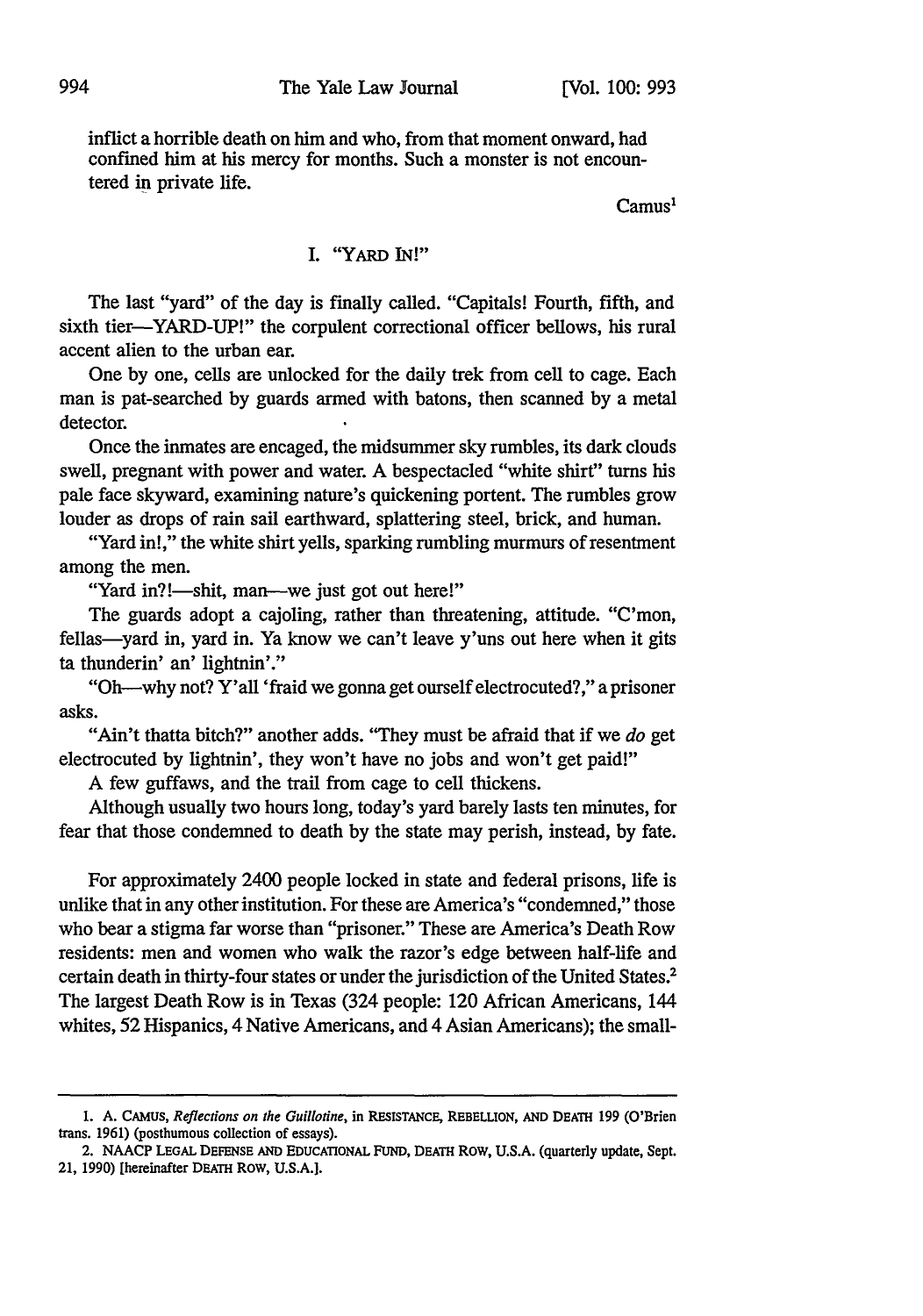est are in Connecticut (2 whites), New Mexico (1 Native American, **1** white), and Wyoming (2 whites).<sup>3</sup>

You will find a blacker world on Death Row. African Americans, a mere twelve percent of the national population, compose about forty percent of the Death Row population.4 There, too, you will find this writer.

#### II. CONTROL

It is from Pennsylvania's largest Death Row at the State Correctional Institute at Huntingdon, in rural, south-central Pennsylvania, that I write. In the Commonwealth, I am but one of 123 persons who await death. I have lived in this barren domain of death since the summer of 1983. For several years now I have been assigned "DC" (disciplinary) status for daring to abide by my faith, the teachings of John Africa, and in particular, for refusing to cut my hair.<sup>5</sup> For this I have been denied family phone calls, and on occasion, I have been shackled for refusing to violate my beliefs.<sup>6</sup>

Life here oscillates between the banal and the bizarre.

Unlike other prisoners, Death Row inmates are not "doing time." Freedom does not shine at the end of the tunnel. Rather, the end of the tunnel brings extinction. Thus for many here, there is no hope.

As in any massive, quasi-military organization, reality on the Row is regimented by rule and regulation. As against any regime imposed on human personality, there is resistance, but far less than one might expect.

For the most part, Death Row prisoners are the best behaved and least disruptive of all inmates. It is also true, however, that there is little opportunity to be otherwise, given that many "death units" operate on the " $22 + 2$ " system:

**<sup>3.</sup>** *Id.* at 13, 23, 30, 34.

<sup>4.</sup> *Id.* at **1.**

<sup>5.</sup> John Africa is the founder of MOVE, an organization formed in 1972 as the "Christian Movement for Life." Adherents to MOVE ideology reject the social order and its legal authority. Followers of the teachings of John Africa place faith in "God-given natural law," wear their hair in dreadlocks, and reject technology, formal education, and other products of an unequal, unjust society. *See* Washington, *MOVE: A Double Standard of Justice?,* 1 YALE J.L. & LIBERATION 67, 67-70 (1989).

**<sup>6.</sup>** MOVE members incarcerated in Pennsylvania prisons are often given disciplinary status for refusing to cut their hair, some have been denied parole for refusing to agree to stipulations forbidding them to associate with other members upon release. **Id.** at 68; *see, e.g.,* Moushey, *Inmate's Rehabilitation Counts for Little,* Pittsburgh Post-Gazette, Sept. 4, 1990, at 1 (MOVE supporter Richard Garland, considered a rehabilitated model prisoner by correction officials, denied parole based on refusal to disassociate himself from MOVE members including his wife). Such actions **by** the state violate constitutional rights to freedom of religion, speech, and association. *See, e.g.,* Garland v. Sullivan, 2 Civ. Trial Manual (BNA) No. 5, at 108-09 (Apr. 9, **1986)** (E.D. Pa., No. 80-2350, Mar. 5, 1986) (jury in civil case brought **by** inmate against prison guards finds MOVE is religious organization within meaning of First Amendment). *Contra* Africa v. Pennsylvania, **662** F.2d 1025 (3d Cir. 1981) (upholding state prison's rejection of MOVE member's special dietary request on ground that MOVE fails to qualify as religion within meaning of First Amendment).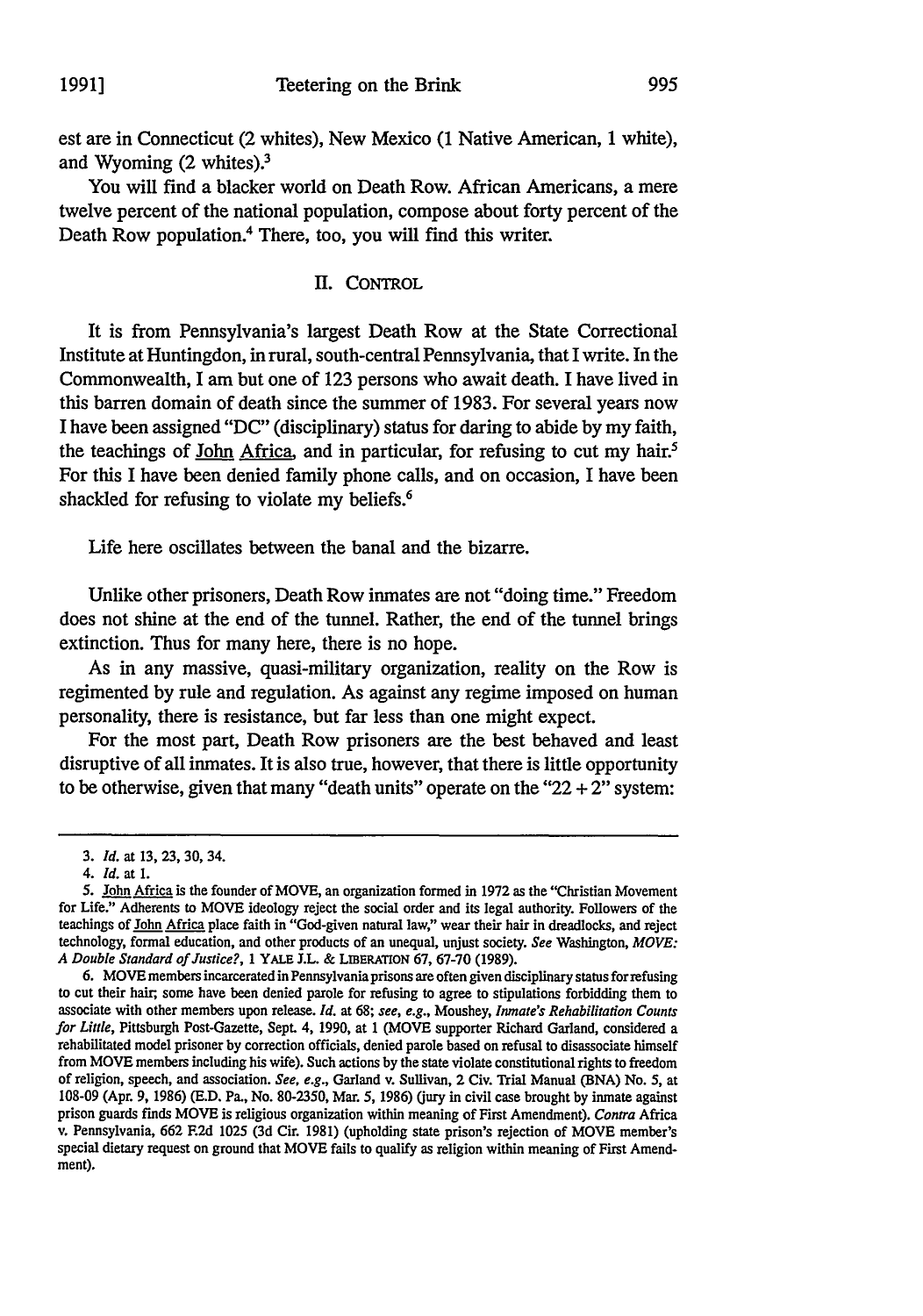twenty-two hours locked in cell, followed by two hours of recreation out of cell. Outdoor recreation takes place in a cage, ringed with double-edged razor wire-the "dog pen."

All Death Rows share a central goal: "human storage" in an "austere world in which condemned prisoners are treated as bodies kept alive to be killed."<sup>7</sup> Pennsylvania's Death Row regime is among America's most restrictive, rivaling the infamous San Quentin death unit for the intensity and duration of restriction. A few states allow four, six, or even eight hours out-of-cell, prison employment, or even access to educational programs. Not so in the Keystone State.

Here, one has little or no psychological life. Here, many escape death's omnipresent specter only by way of common diversions—television, radio, or sports. Here, TV's are allowed, but not typewriters: one's energies may be expended freely on entertainment, but a tool essential for one's liberation through judicial process is deemed a "security risk."

One inmate, more interested in his life than his entertainment, argued forcefully with prison administrators for permission to buy a non-impact, nonmetallic, battery-operated typewriter. Predictably, permission was denied for "security" reasons. "Well, what do y'all consider a thirteen-inch piece of glass?" the prisoner asked. "Ain't thatta 'security risk'?"

"Where do you think you'll get that from?" the prison official demanded. "From my TV!"

Request for typewriter denied.

TV is more than a powerful diversion from a terrible fate. It is a psychic club used to threaten those who dare resist the dehumanizing isolation of life on the Row. To be found guilty of an institutional infraction means one must relinquish it.

After months or years of non-contact visits, few phone calls, and ever decreasing communication with one's family and others, many use TV as an umbilical cord, a psychological connection to the world they have lost. They dread its separation and depend on it, in the way that lonely people turn to TV for the illusion of companionship. For many, loss of TV is too high a price to pay for any show of resistance.

#### III. HUMILIATION

Visits are an exercise in humiliation.

**<sup>7.</sup>** Johnson& Carroll, *Litigating Death Row Conditions: The CaseforReform,* in PRISONERS *AND* THE LAW **8-3, 8-5 (1.** Robbins ed. 1988) (quoting R. Johnson, Death Row Confinement: The Psychological and Moral Issues 5 (unpublished paper presented at colloquium on the death penalty at Towson State University, Mar. 10, 1983)).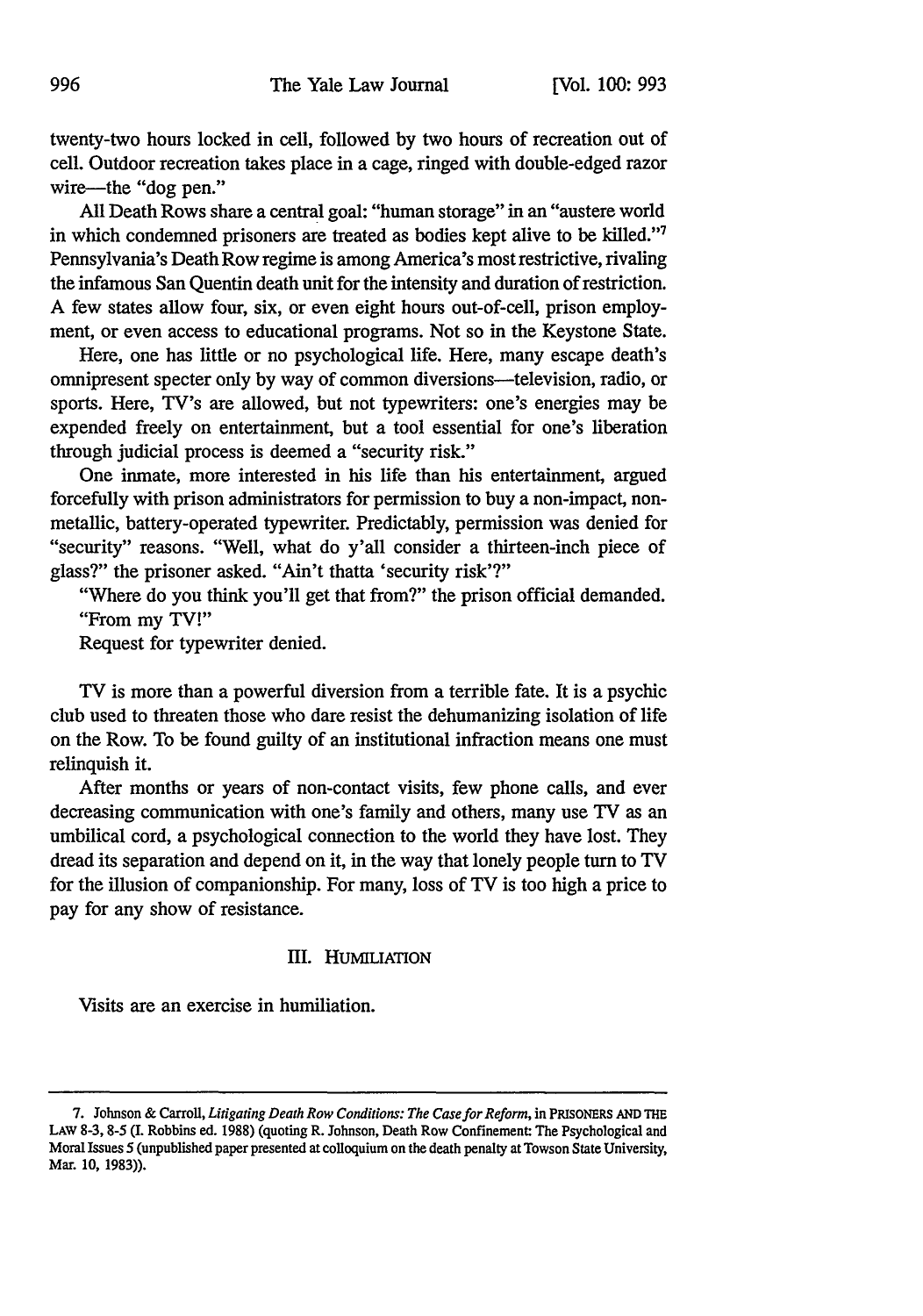In Pennsylvania, as in many other death states, non-contact visits are the rule.8 It is not just a security rule; it is a policy and structure which attempts to sever emotional connection by denying physical connection between the visitor and the inmate. Visits are conducted in a closed room, roughly eighty square feet in size. The prisoner is handcuffed and separated by a partition of shatterproof glass, steel trim, and wire mesh.

What visitors do not see, prior to the visit, is a horrifying spectacle—the body-cavity strip search. Once the prisoner is naked, the visiting-room guard spits out a familiar cadence:

"Open yer mouth-Stick out your tongue-You wear any dentures? Lemme see both sides of your hands-Pull your foreskin back-Lift your sac-Turn around-Bend over-Spread your cheeks-Bottom of yer feet-Get dressed."

Several prisoners have protested administratively that such searches are unreasonable, arguing that body-cavity strip searches before and after noncontact visits cannot be justified. Either allow contact visits, they argue, or halt the body-cavity strip searches. But prison officials have responded to this proposal in the same manner with which they have responded to repeated calls by the condemned for allowance of typewriters: refusal, due to the "security risk."

For the visitor, too, such visits are deeply disturbing.

In *Rhem v. Malcolm*,<sup>9</sup> the often-cited case on prison conditions in New York, Judge Lasker quoted expert testimony from Karl Menninger, the late psychiatrist, who described non-contact visiting as "'the most unpleasant and most disturbing detail in the whole prison,"' and a practice which constitutes "'a violation of ordinary principles of humanity.'"<sup>10</sup> Dr. Menninger stated:

**<sup>8.</sup>** Inmates on Death Row in Georgia, Florida, and Alabama are permitted contact visits. *Id.* at 8-20. The late Florida Corrections Chief, Louis Wainwright, consistently defended the efficacy of contact visits for noncapital-offense state prisoners. *See* Miller v. Carson, 401 F. Supp. 835, 884 (M.D. Fla. 1975), *aff'd in part,* 563 **F.2d** 741 (5th Cir. 1977) ("It was defendant Wainwright's opinion that contact visits are desirable and an effective rehabilitative tool.").

<sup>9. 371</sup> F. Supp. 594 (S.D.N.Y. 1974).

*<sup>10.</sup> Id.* at 602.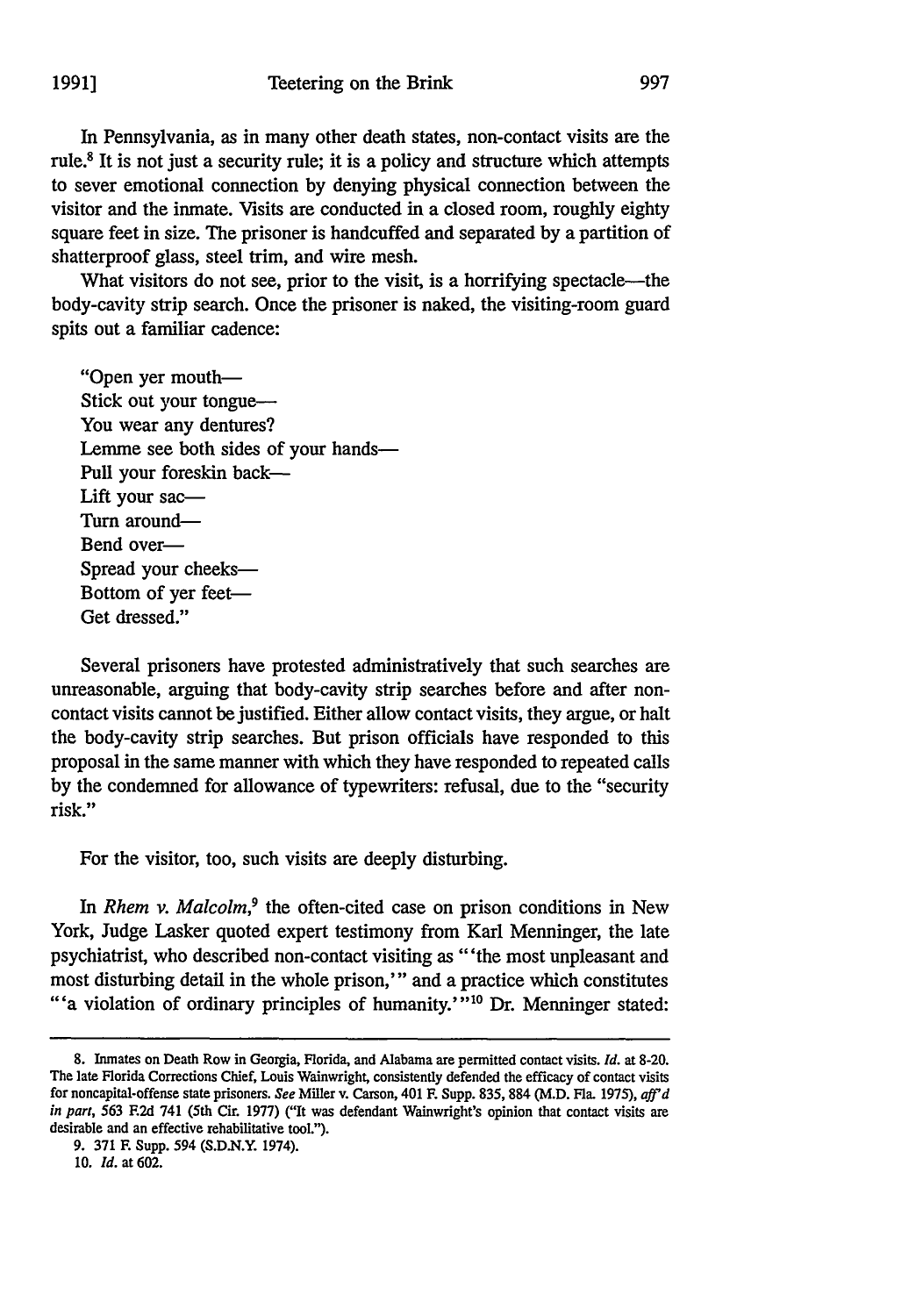"'[I]t's such a painful sight that I don't stay but a minute or two as a rule. It's a painful thing .... I feel so sorry for them, so ashamed of myself that I get out of the room.'"<sup>11</sup>

The ultimate effect of non-contact visits is to weaken, and finally to sever, family ties. Through this policy and practice the state skillfully and intentionally denies those it condemns a fundamental element and expression of humanity-that of touch and physical contact-and thereby slowly erodes family ties already made tenuous by the distance between home and prison. Thus a prisoner is as isolated psychologically as he is temporally and spatially. By state action, he becomes "dead" to those who know and love him, and therefore, dead to himself. For who is a person, but for his relations and relationships?

Hurled by judicial decree into this netherworld of despair, forcefully separated from relationships, overcome by the dual shame of their station and the circumstances of the crime which led them to death's door, a few succumb to the shady release of suicide.12 Some fight Sisyphian battles, struggling to prove their innocence and reverse unjust convictions. Others live as they are treated-as "'shadows of [their] former selves, in a pantomime of life, human husks.' **"13**

To such men and women, the actual execution is *afait accompli,* a formality already accomplished in spirit, where the state concludes its premeditated drama by putting the "dead" to death a second time.

## IV. POLITICS AND "JUSTICE" OF DEATH

Although it might be said fairly that many people, both in and outside of prison, are utterly uninformed as to the workings of the U.S. Supreme Court, there are some among those on Death Row who watch the Court with acute attention. For them, the sudden resignation of Justice William J. Brennan, Jr. comes as crushing news after a season of sorrow. The recent spate of losses suffered by capital litigators spells all but certain doom for those who continue to petition the present Court for legal relief.<sup>14</sup>

<sup>11.</sup> Id. (citation omitted). Dr. Menninger's comments regarding the impact of non-contact visitation were in reference to the Manhattan House of Detention, a county jail facility.

<sup>12.</sup> **DEATH** Row, U.S.A., *supra* note 2, at 1 (counting twenty-eight Death Row inmate suicides in **U.S.** since Jan. 1, 1973).

<sup>13.</sup> Johnson & Carroll, *supra* note 7, at 8-8 (citing R. Johnson, Death Row Confinement, *supra* note 7, at 16-17 (quoting Death Row inmate Philip Brasfield on slow process of "dehumanization" which occurs)).

<sup>14.</sup> These cases, even with Justice Brennan sitting, reveal an ill-disguised judicial hostility to issues which once seemed meritorious. *See, e.g.,* Saffle v. Parks, 110 **S.** Ct. 1257 (1990) (scope of collateral review does not include finding that instruction to jury to "avoid any influence of sympathy" is unconstitutional); Boyde v. California, 110 *S.* Ct. 1190 (1990) (instruction that jury *"shall impose* a sentence of death" if it finds that aggravating circumstances do not outweigh mitigating circumstances does not violate defendant's constitutional right to individualized assessment of appropriateness of death penalty); Blystone v. Pennsylvania, 110 **S. Ct.** 1078 (1990) (statute requiring imposition of death penalty where aggravating circumstances outweigh mitigating ones is not unconstitutional); McCleskey v. Kemp, 481 U.S. 279 (1987) (statistical data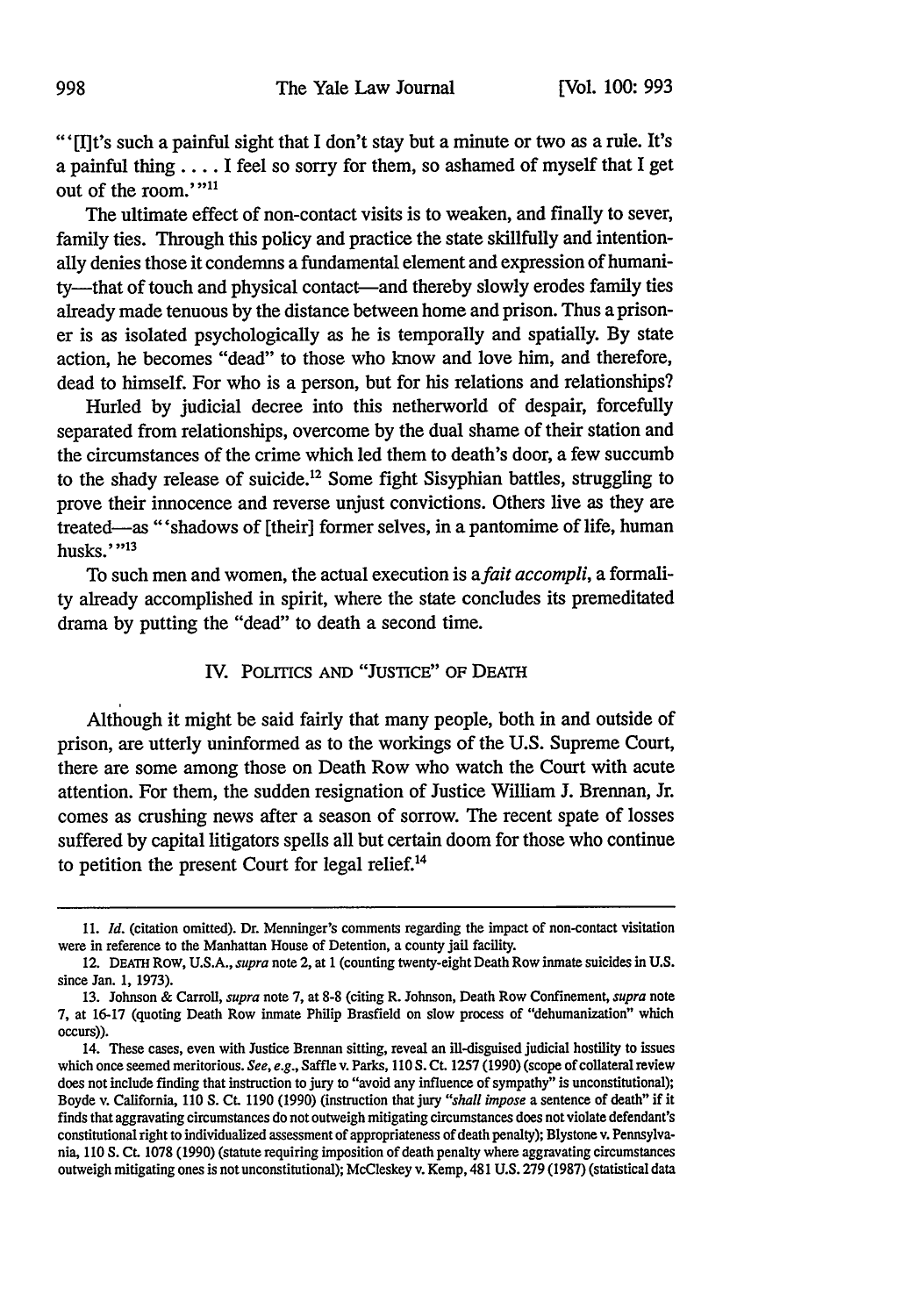#### Teetering on the Brink

Where the issue of the death penalty is concerned, law follows politics, and conservatives won the sociopolitical battles of the 1980's on the basis of an agenda which included a ringing endorsement of capital punishment. The venerated principle of stare decisis meant little in the politically charged judicial arena. Statistical methodology and scientific and sociological studies, once valued tools for challenging state practice, now serve as meaningless academic exercises.

*McCleskey v. Kemp15* was the clincher. The Supreme Court majority, Justice Powell writing, assumed the validity of the so-called "Baldus study," which presented mounds of powerful statistical data demonstrating gross racial disparity in Georgia's death penalty tallies, but rejected the study's clear implications.<sup>16</sup>

Justice Brennan's dissent telescoped the Baldus study's meaning: defendants charged with killing whites are 4.3 times more likely to be sentenced to die as defendants charged with killing Blacks; six of every eleven defendants convicted of killing a white would not have received a death sentence had their victim been Black.<sup>17</sup> Thus the study showed that "there was a significant chance that race would play a prominent role in determining if [a defendant] lived or died."<sup>18</sup>

The majority's perambulations to its eventual rejection of that which it could hardly deny—that the race of the victim is a primary factor in determining whether a defendant lives or dies—proved the potency of the old adage offered by the satirical character, Mr. Dooley, who shrewdly observed: "No matther whether th<sup>3</sup> constitution follows th<sup>3</sup> flag or not, th<sup>3</sup> supreme coort follows th' iliction returns." $19$ 

15. 481 **U.S. 279** (1987).

showing, inter alia, that Blacks convicted of killing whites more likely to receive death penalty than other defendants did not demonstrate violation of petitioner's constitutional rights since petitioner failed to establish evidence that racial considerations played role in his case); Lockhart v. McCree, 476 **U.S. 162** (1986) (removal for cause of persons opposed to death penalty does not violate petitioner's right to jury selected from a fair cross-section of the community); Wainwright v. Witt, 469 U.S. 412 (1985) (removal for cause of person opposed to death penalty does not violate petitioner's Sixth and Fourteenth Amendment rights to trial by impartial jury where judge made finding that excused juror's views would prevent or substantially impair the performance of her duties).

<sup>16.</sup> In support of his claim that the Georgia capital sentencing process was administered in a racially discriminatory manner in violation of the Eighth and Fourteenth Amendments, McCleskey submitted a statistical study (the Baldus study) which examined over 2000 Georgia murder cases from the 1970's. *Id.* at 286. The Court's majority assumed the study's statistical validity for purposes of decision. *Id.* at 291 n.7. The dissenters, however, were persuaded that the statistical evidence was valid. *See id.* at 345 & n.1 (Blackmun, **J.,** dissenting).

<sup>17.</sup> *Id.* at **321** (Brennan, *L,* dissenting).

**<sup>18.</sup>** *Id.*

**<sup>19.</sup> F.** *DUNNE The Supreme Court's Decisions,* in MR. DOOLEY ON **THE** CHOICE OF LAW 47, **52 (E.** Bander ed. **1963)** (collection of newspaper essays from the turn of century). On capital punishment, Mr. Dooley observed: "I don't believe in capital punishment... but 'twill niver be abolished while th' people injye it so much." **F.** *DUNNE, The Law's Delays,* in *id.* at **37, 38.**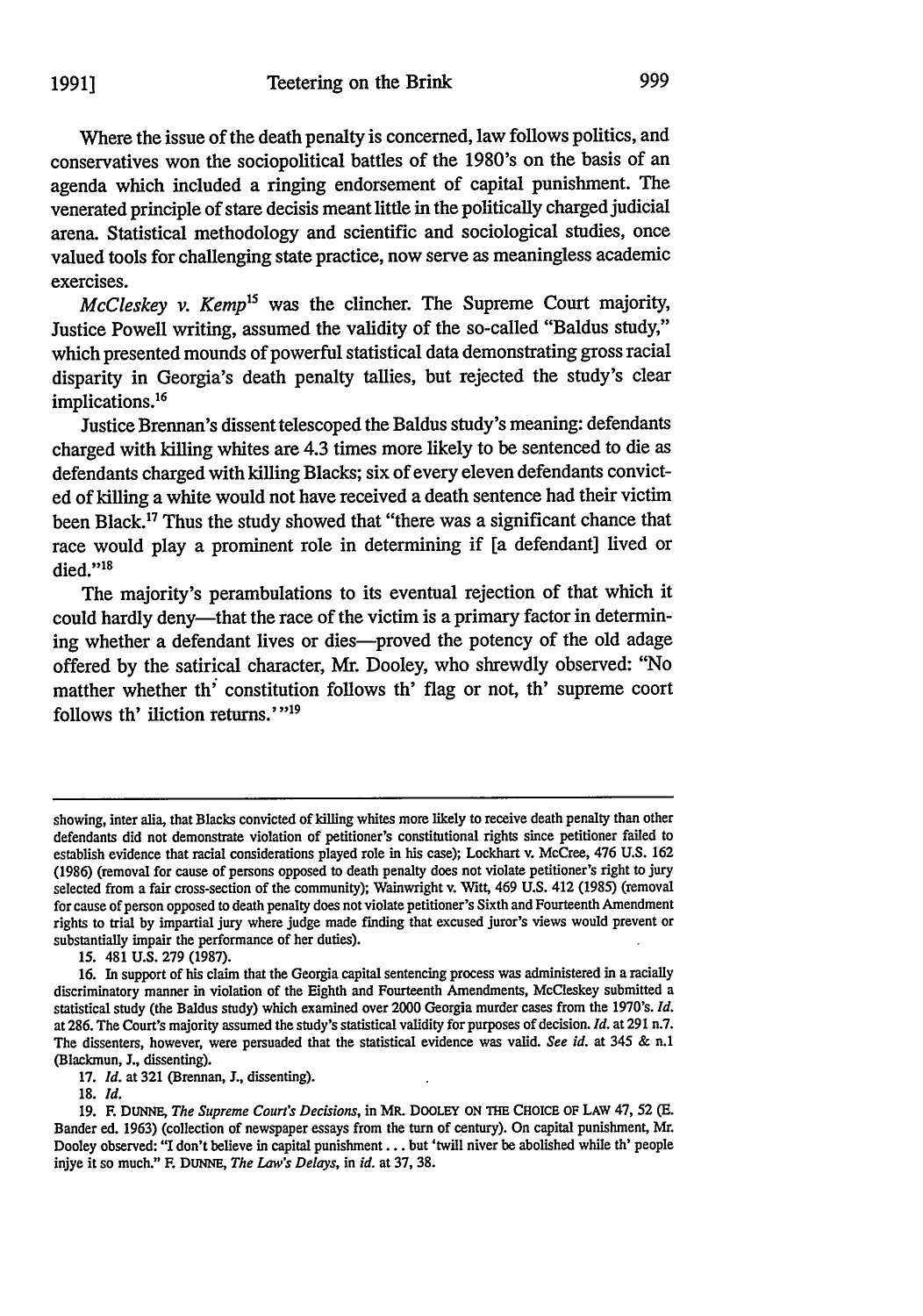McCleskey's claim, based on sophisticated statistical and multiple regression analysis, buttressed by "our understanding of history and human experience,"<sup>20</sup> was not disproved by the *McCleskey* Court; rather, it was rejected out of fear. In rejecting the conclusion that the facts established an unconstitutional infirmity, Justice Powell noted with alarm, that "McCleskey's claim, taken to its logical conclusion, throws into serious question the principles that underlie our entire criminal justice system."<sup>21</sup>

Precisely.

Because McCleskey dared question the fundamental fairness of the entire system, his claims were answered with rejection.

Delbert Tibbs, an African American divinity student, once found himself tossed-in with Death Row prisoners in Florida. Convicted by an all-white jury in 1974 for a rape and related murder, he spent three harrowing years in death's shadow before appellate reversal.

In speaking about his jury, he observed:

PEER: one of equal rank; one among equals. I knew the definition of that word, and there was nothing remotely akin to this meaning existing between me and these seven hard-eyed White Men and five cold-eyed White Women who made up this jury of my "peers."

I knew that any peerage that they comprised, as indeed they did comprise such a thing, totally excluded me, at least, *in their eyes....*

 $\cdots$ 

**...** Peers, indeed.

I'm sure that in the eyes of that jury I was not *just another* human being. Oh, no. I was dangerous, because, darker. I didn't belong . . . . <sup>22</sup>

On the *McCleskey* decision, Tibbs noted:

Apparently, that Justice of the United States, writing for the majority, thinks that the United States is not two separate societies, one black and one white, and quite unequal....

**...** Justice is not meted out without regard to race, sex, economics, or previous condition of serviture....

That Justice was speaking as if there were no Civil War and no chattel slavery. He spoke as if there were no history of lynchings, as

<sup>20. 481</sup> **U.S.** at 328 (Brennan, *L,* dissenting).

<sup>21. 481</sup> U.S. at 314-15.

<sup>22.</sup> Tibbs, *From Seminary To Cell Block,* in A **SAGA** OF **SHAME: RACIAL** DISCRIMINATION **AND THE DEATH PENALTY** 16 (publication of Let Live, Quixote Center 1989).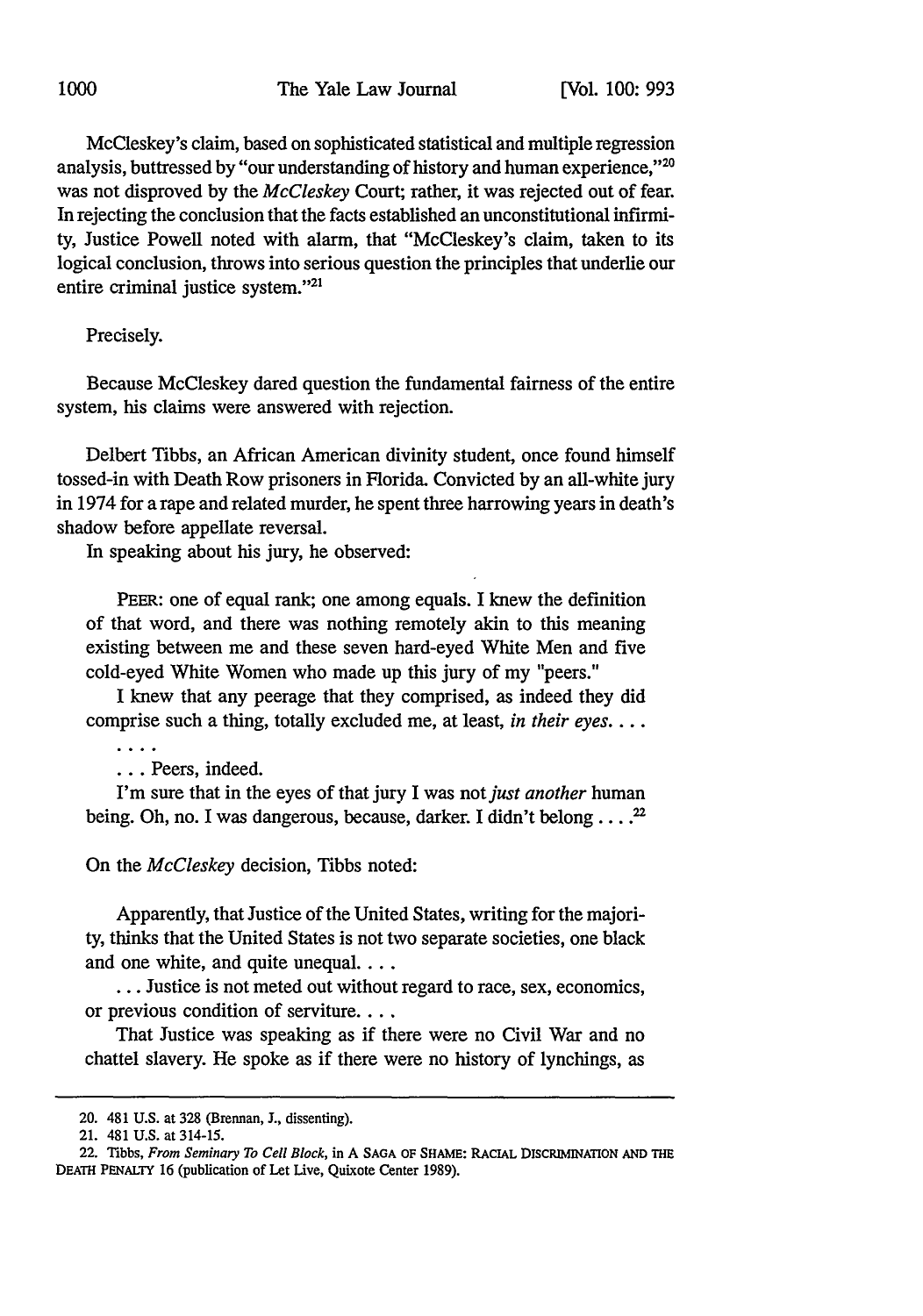if there were no *Dred Scott* decision, no Medgar Evers, Little Rock, nor "Bombingham." Memphis didn't happen in *that* "America." '

What does happen, in this America, is the cheapening of Black life and the placing of a premium upon white life. As Justice Brennan's eloquent dissent in *McCleskey* argues, the fact that this practice may be customary does not make it constitutional.

To do justice, one must consistently battle, in Brennan's words, "a fear of too much justice."<sup>24</sup> Finding that fear firmly entrenched, he framed his arguments, not merely as counters to positions with which he passionately disagreed, but also as warnings for the future, a day not yet dawned:

It is tempting to pretend that minorities on death row share a fate in no way connected to our own, that our treatment of them sounds no echoes beyond the chambers in which they die. Such an illusion is ultimately corrosive, for the reverberations of injustice are not so easily confined....

The Court's decision today will not change what attorneys in Georgia tell other Warren McCleskeys about their chances of execution. Nothing will soften the harsh message they must convey, nor alter the prospect that race undoubtedly will continue to be a topic of discussion. McCleskey's evidence will not have obtained judicial acceptance, but that will not affect what is said on death row. However many criticisms of today's decision may be rendered, these painful conversations will serve as the most eloquent dissents of all.<sup>25</sup>

Ironically, perhaps, the "eloquent dissents" of pro se Court-watchers are commonly delivered in the winning or losing of a bet: inmates on the Row often wager with one another on the outcome of judicial decisions. But as the *real* stakes riding on any given outcome are high, objective predictions are rarely possible.

By viewing every decision through the prism of politics, I never lost a bet—even in cases where "jailhouse lawyers" claimed to have "the law" on their side. There is, of course, no satisfaction in such victories: every bet won has been a case lost; every case lost a step closer to death. My predictions, based on political winds rather than law, have earned me the enmity of those jailhouse lawyers who continue to place faith in legal precedents and principles despite their growing pile of lost wagers.

*25. Id.* at 344-45.

<sup>23.</sup> *Id.* at 16-17.

<sup>24.</sup> *McCleskey,* 481 **U.S.** at 339 (Brennan, J., dissenting).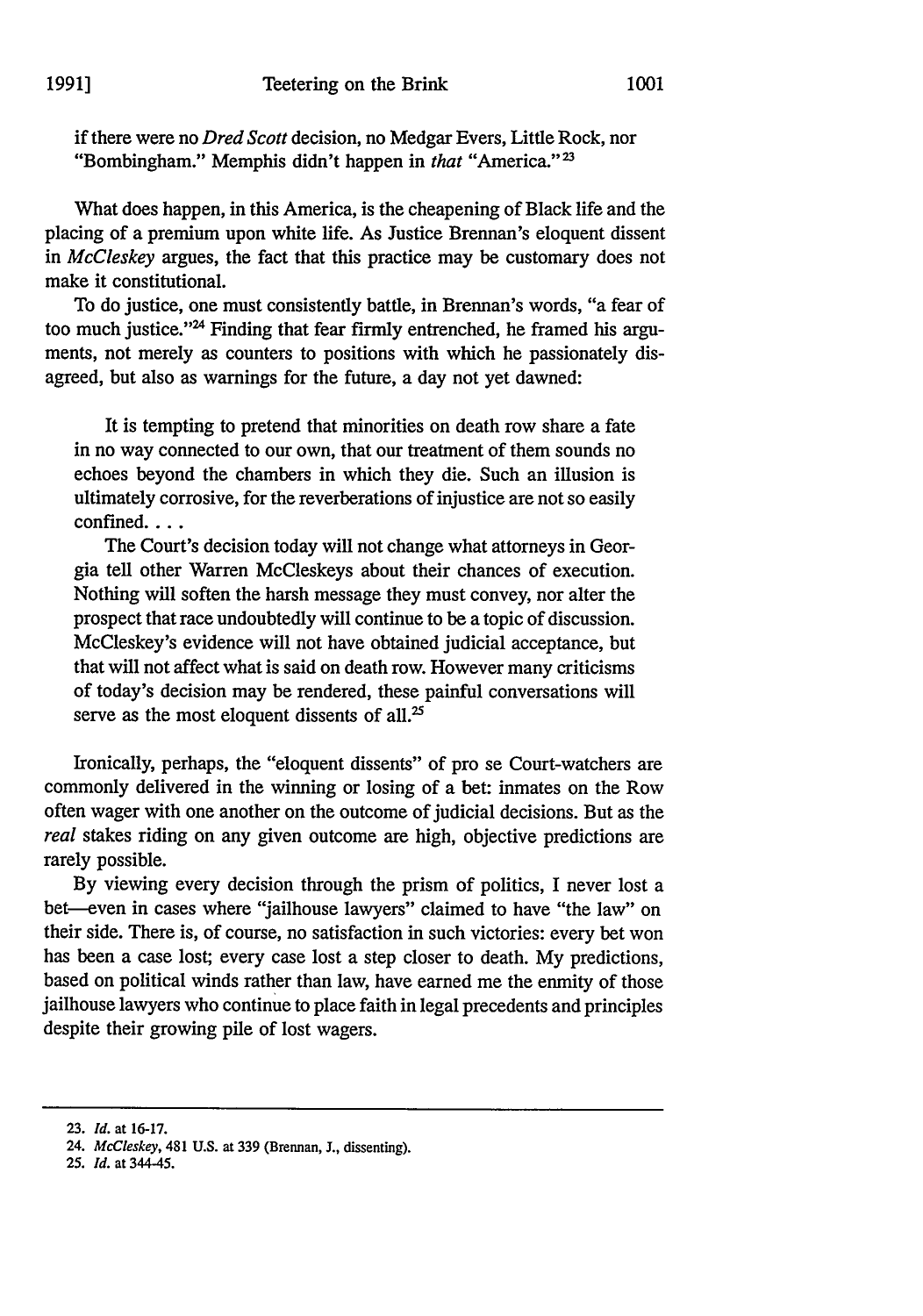#### V. DEATH MARCH AND LESSONS UNLEARNED

There is a quickening upon the nation's Death Rows of late, a picking up of the pace of the march toward death. The political prod is sparking movement, and judges in death cases are beginning to find themselves under increasing pressure to make the final judgment.

As murder rates rise in American cities, so too does the tide of fear. Both politicians and judges continue to ride that tide which washes towards the execution chamber's door. No matter that of the ten states with the highest murder rate, eight of them lead the country in executions which supposedly "deter"; no matter that of the ten states with the lowest murder rate, only one (Utah) has executed anyone since 1976.26 No matter that the effectiveness of the death penalty is not really debated; no matter that the contention that the death penalty makes citizens "safer" is no longer seriously argued.

Habeas corpus, fundamental to English law since the reign of King Charles and to the United States Constitution since its inception, now faces evisceration under the hand of the Chief Justice of the Supreme Court, $27$  a possibility unthinkable just a few years ago. Many of the "condemned," with constitutional error rife throughout their records, will soon be executed without meaningful review.

States that have not slain in a generation now ready their machinery: generators whine, poison liquids are mixed and gases are measured and readied, silent chambers await the order to smother life. Increasingly, America's Northern states now join the rushing pack, anxious to re-link themselves with their *pre-Furman28* heritage.

#### Deterrence?

The March, 1988 Florida execution of Willie Darden, exceedingly wellpublicized here and abroad, should have had enormous deterrent effect accord-

<sup>26.</sup> *Compare Murder in the City,* USA Today, Aug. 6, 1990, at 3A (FBI and U.S. Dep't of Justice data on murder rates **by** state) *with* NATIONAL COALITION TO ABOLISH THE DEATH PENALTY, UNITED STATES EXECUTIONS (data sheet of Sept. 25, **1990)** (listing executions **by** state and names and dates of execution of people put to death since 1976).

**<sup>27.</sup>** Rehnquist has long been impatient with the slow pace of state executions, stating that persistent challenges **by** capital defendants undermine the "rule of law" and make a "mockery" of the criminal justice system. Burt, *Disorder in the Court: The Death Penalty and the Constitution,* **85** MICH. **L.** REV. 1741, 1782- 83, 1791-92, 1811 **(1987).** Recently, Rehnquist has been in the forefront of legislative efforts to "reform" habeas corpus in order to grease the skids to death. *See Chief Justice Endorses Powell Committee Report on Habeas Reform in Capital Cases,* [Apr.-Sept.] Crim. L. Rep. **(BNA)** No. 47, at **1159** (May **23, 1990)** (endorsement of proposal to restrict capital defendants to single opportunity at federal level for collateral review of sentence).

**<sup>28.</sup>** Furman **v.** Georgia, 408 **U.S. 238 (1972)** (per curiam) (imposition and carrying out of death penalty in cases before the Court would constitute cruel and unusual punishment in violation of Eighth and Fourteenth Amendments).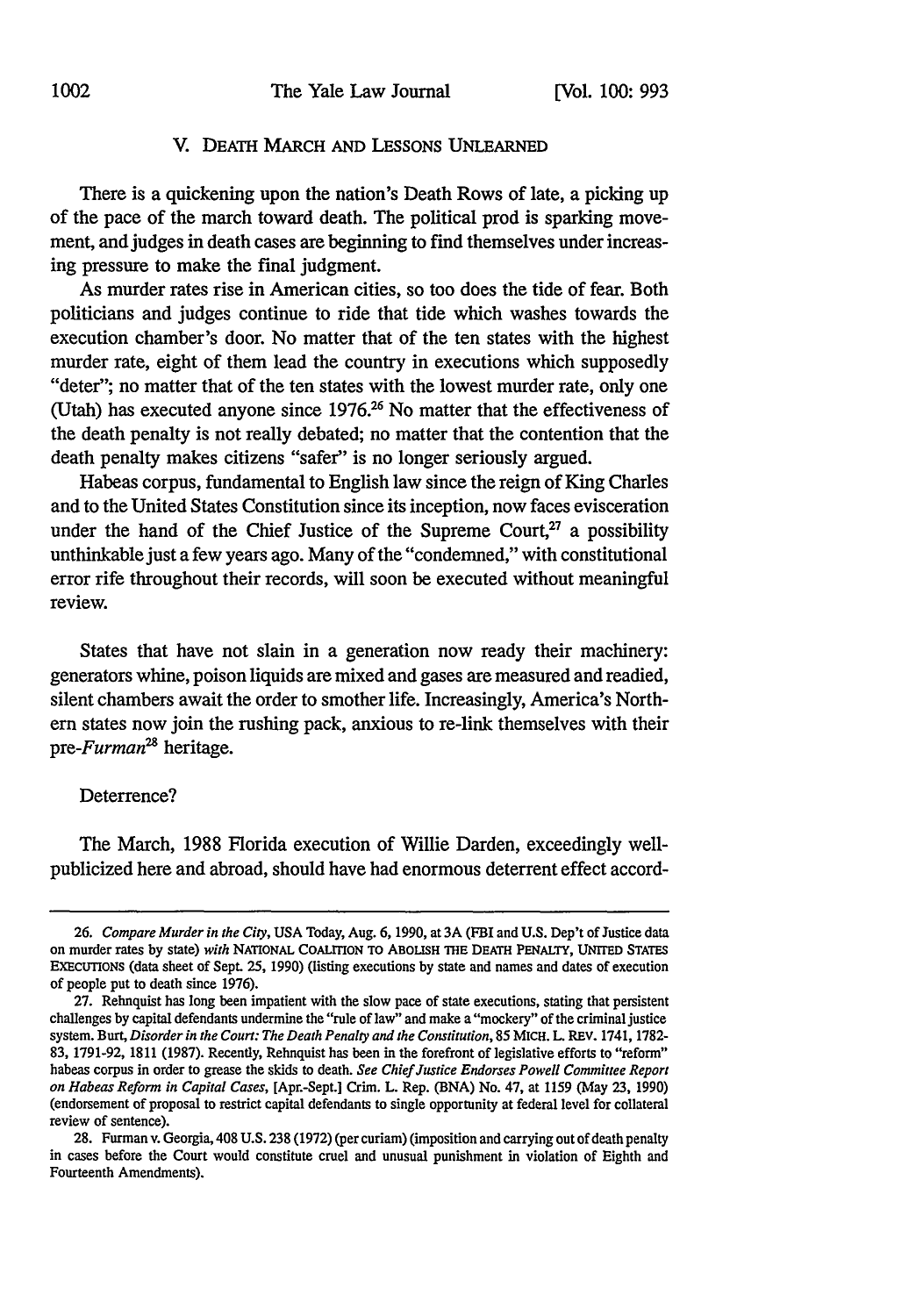ing to capital theories. But less than eleven hours after 2000 volts coursed through Darden's manacled flesh, a Florida corrections officer, well-positioned to absorb and understand the lessons of the state ritual, erupted in a jealous rage and murdered a man in the maternity wing of a hospital.<sup>29</sup>

Seems like a lesson well learned to me.

**<sup>29.</sup>** Breslin, *State Shouldn't Be in the Killing Business,* The Sunday News (Lancaster, PA), Mar. 20, 1988, at A15.